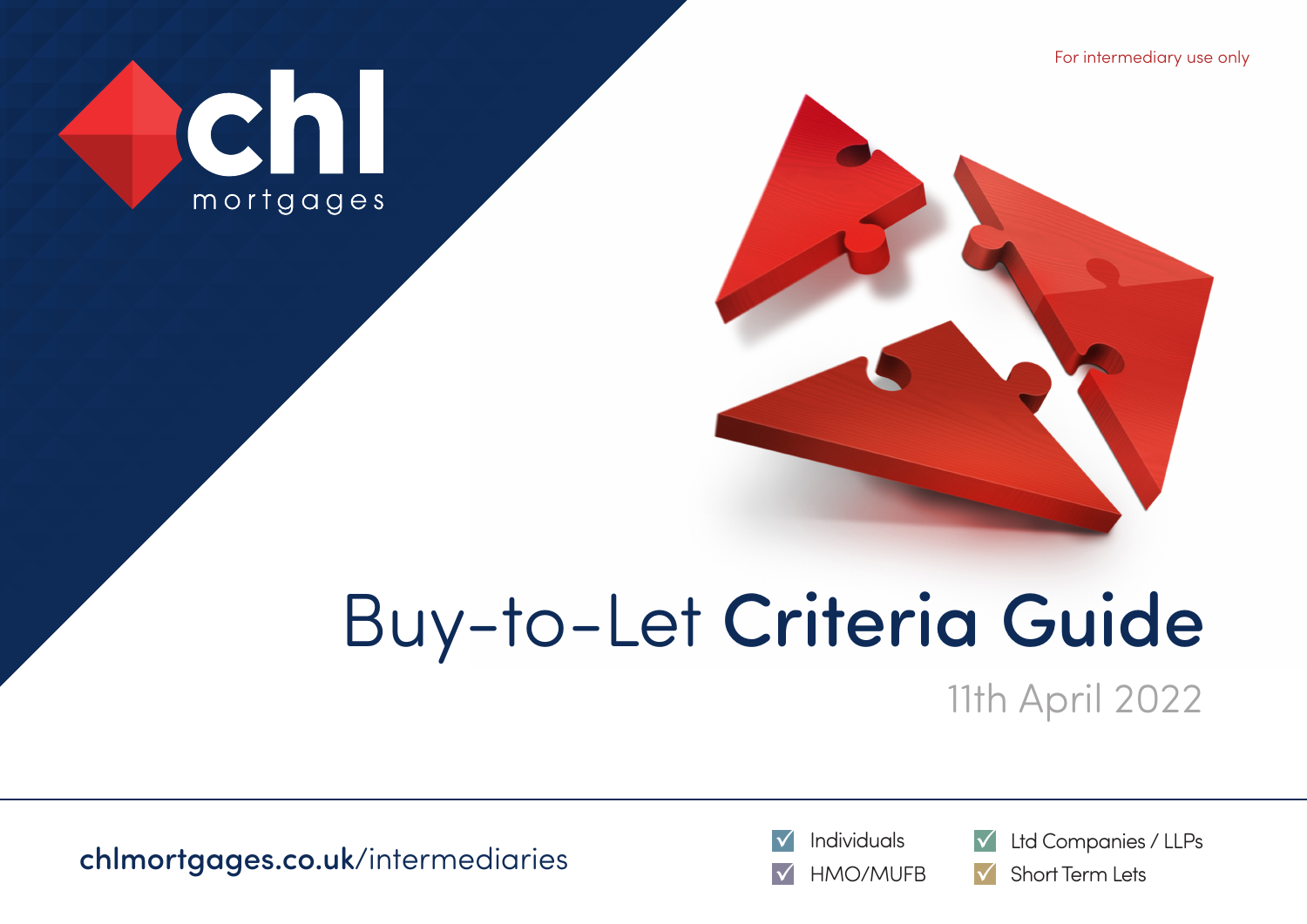## Buy-to-Let Criteria Guide

### **Highlights**



- Individual BTL
- Limited Companies & LLPs
- Portfolio Landlords

# $\bigcirc$  The Rental Calculation

- Basic Rate & Ltd Co. from 125%
- Higher Rate tax payer from 140%
- All 5 & 7 year fixes @ Pay rate



- MUFB minimum value £100k (65% LTV, outside M25)
- Ex-local Authority (including deck access)
- Studio Flats minimum floor area 30m<sup>2</sup>

# $\heartsuit$  The Loan

- Up to £1m to 75% LTV
- Up to £2m for MUFB properties
- Up to £500k to 80% LTV

### Plus...

#### **New Additions**

- Short Term Lets
- Large/Complex HMO & MUFB
- Limited Liability Partnerships (LLP)

#### **HMO / MUFB**

- Large HMO up to 10 bedrooms
- Large MUFB up to 10 units

#### **Limited Companies / LLP**

- New Company incorporations accepted
- Trading Companies considered
- Deposits from Inter-company/Director/ Shareholder/Partner loans accepted

This guide is intended for guidance only and is supported by the full lending criteria.

**For detailed criteria or to discuss a case contact us on 01252 365 888 or email sales@chlmortgages.co.uk**

For intermediary use only. Criteria for guidance only. Detailed application criteria apply. CHL reserves the right to accept or decline an application at our absolute discretion.



[chlmortgages.co.uk/intermediaries](http://www.chlmortgages.co.uk) 7: 01252 365 888 E: sales@chlmortgages.co.uk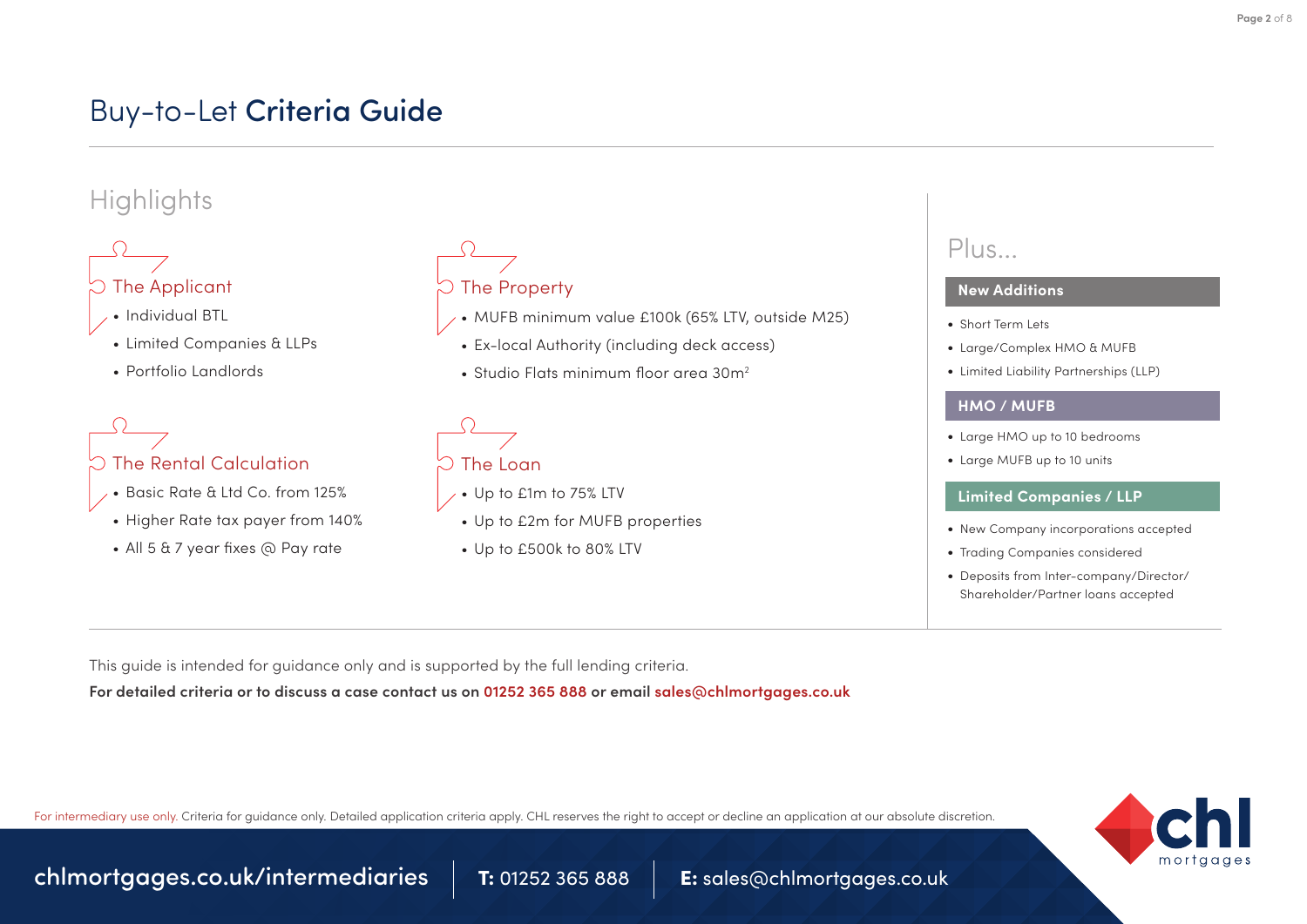### The Applicant

|                            | <b>Individuals</b>                                                                                                                                                                                                                                                                                                                                                                                                   | <b>Limited Companies / LLP</b>                                                                                                                                                                   | HMO / MUFB (Small & Large)                                              |  |
|----------------------------|----------------------------------------------------------------------------------------------------------------------------------------------------------------------------------------------------------------------------------------------------------------------------------------------------------------------------------------------------------------------------------------------------------------------|--------------------------------------------------------------------------------------------------------------------------------------------------------------------------------------------------|-------------------------------------------------------------------------|--|
|                            | At least one applicant must<br>Applicant/<br>have a minimum of 12 months<br><b>Experience</b><br>as a current property owner                                                                                                                                                                                                                                                                                         | 68100 • 68209 • 68320 • 68201<br>Properties related SPV accepted.<br>LLPs accepted • Trading companies considered                                                                                | At least one applicant must prove they have                             |  |
|                            |                                                                                                                                                                                                                                                                                                                                                                                                                      | New company incorporations accepted                                                                                                                                                              | owned a minimum of 1 BTL property for 2 years                           |  |
|                            |                                                                                                                                                                                                                                                                                                                                                                                                                      | A personal guarantee must be provided by Limited<br>Company Directors and/or Shareholders with ≥20%<br>shareholding, and all designated members and members<br>with management rights of an LLP. | Available to both Individual and<br>Limited Companies / LLP applicants. |  |
|                            |                                                                                                                                                                                                                                                                                                                                                                                                                      | Deposits from Inter-company/Director/<br>Shareholder/Partner loans accepted                                                                                                                      |                                                                         |  |
| <b>Applicants</b>          | Up to 4 individual applicants or Limited Company Directors and/or Shareholders or LLP Members.<br>Up to 4 Limited Company Guarantors. Guarantors must include all Directors. Guarantors must together hold a minimum of 75% or more of the controlling share capital.<br>Up to 4 LLP Guarantors which must include all designated members and those members with management rights as detailed in the LLP agreement. |                                                                                                                                                                                                  |                                                                         |  |
| Minimum Age                | Primary applicant: 21<br>Secondary applicants: 18                                                                                                                                                                                                                                                                                                                                                                    |                                                                                                                                                                                                  |                                                                         |  |
| <b>Maximum Age</b>         | 85 at end of term                                                                                                                                                                                                                                                                                                                                                                                                    |                                                                                                                                                                                                  |                                                                         |  |
| <b>Minimum Income</b>      | £20,000 combined income per application .<br>Rental Income Accepted as per SA302                                                                                                                                                                                                                                                                                                                                     |                                                                                                                                                                                                  |                                                                         |  |
| <b>Portfolio Landlords</b> | Max. Portfolio lending held within CHL Group is £2.5m (Up to £5m considered after 12 months)<br>Min. landlord experience of 12 mths<br>• No limit on number of properties/mortgages in BTL portfolio                                                                                                                                                                                                                 |                                                                                                                                                                                                  |                                                                         |  |
| <b>Residency</b>           | UK resident for at least the last 3 years with permanent right to reside                                                                                                                                                                                                                                                                                                                                             |                                                                                                                                                                                                  |                                                                         |  |

#### Adverse

| <b>Arrears</b>                                                                                                                                                                         | <b>Default</b>                        | CC s                                      | <b>IVA/Bankruptcy</b>                       | Debt Mgmt. Plan | <b>Repossessions</b> |
|----------------------------------------------------------------------------------------------------------------------------------------------------------------------------------------|---------------------------------------|-------------------------------------------|---------------------------------------------|-----------------|----------------------|
| <b>Unsecured Arrears:</b><br>Status 1 in 12 months (Max. 1 instance)<br>Status 2 in 24 months<br>0 in 6 months                                                                         | Defaults considered<br>at underwriter | Unsatisfied:<br>Max. £250<br>in 36 months |                                             |                 |                      |
| <b>Secured Arrears:</b><br>Status 1 in 24 months (Max. 1 instance)<br>0 in 6 months                                                                                                    | discretion<br>Communications          |                                           | Satisfactorily<br>completed /<br>Discharged | 0 in 36 months  | Not accepted         |
| NOTES:<br>Secured Arrears over 24 months can be considered at underwriter discretion.<br>Utility, mail order, communications & insurance arrears considered at underwriter discretion. | defaults will be<br>ignored           | Satisfied:<br>Max. £500<br>in 36 months   | over 6 years                                |                 |                      |

For intermediary use only. Criteria for guidance only. Detailed application criteria apply. CHL reserves the right to accept or decline an application at our absolute discretion.



[chlmortgages.co.uk/intermediaries](http://www.chlmortgages.co.uk) 1: 01252 365 888 E: sales@chlmortgages.co.uk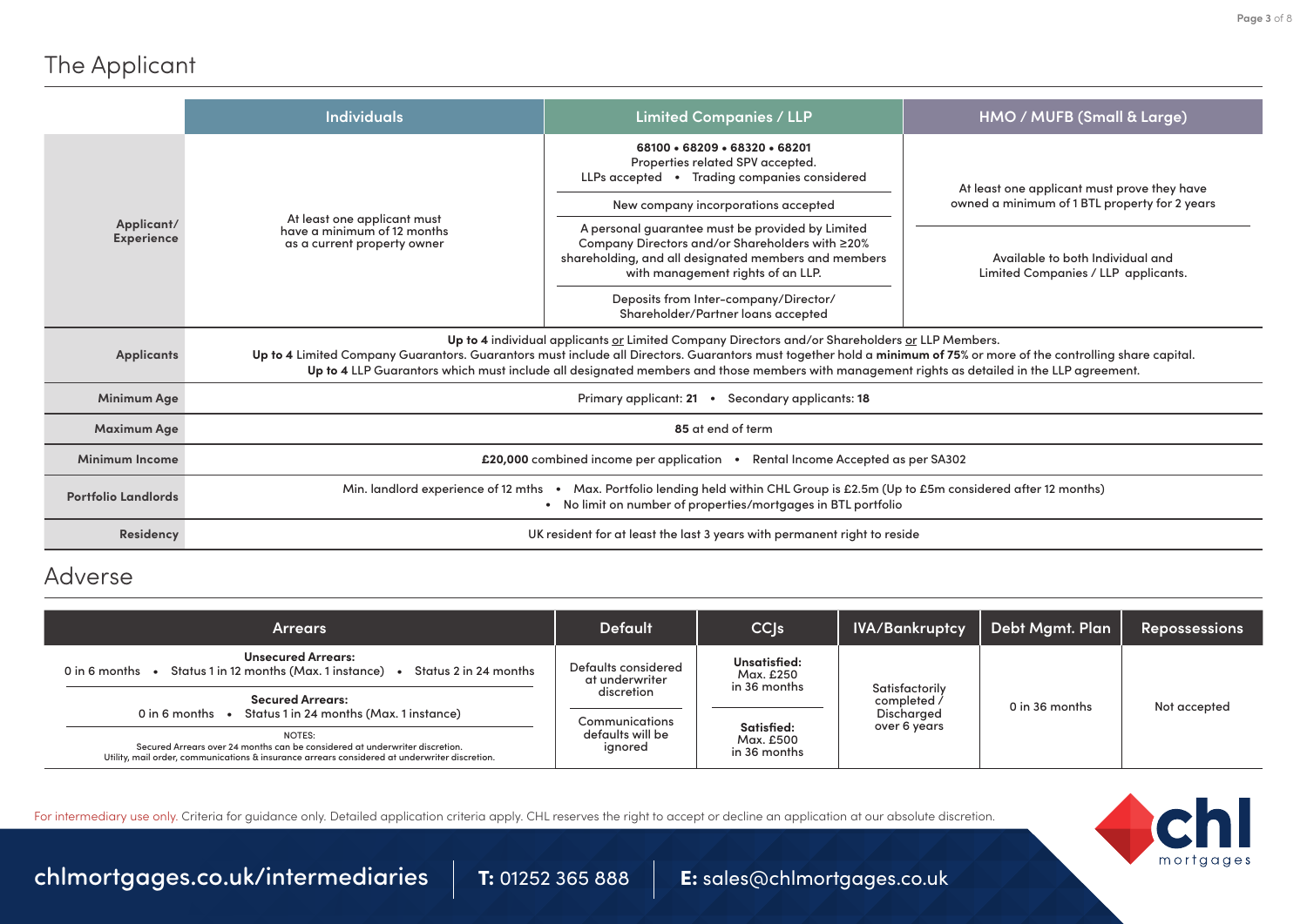| Criteria which apply to <u>all</u> types of property including HMO / MUFB |                                                                                                                                                                                                                                                                                                                                                                                                                                                                                                 |  |
|---------------------------------------------------------------------------|-------------------------------------------------------------------------------------------------------------------------------------------------------------------------------------------------------------------------------------------------------------------------------------------------------------------------------------------------------------------------------------------------------------------------------------------------------------------------------------------------|--|
| Location                                                                  | Mainland England, Isle of Wight and Wales                                                                                                                                                                                                                                                                                                                                                                                                                                                       |  |
|                                                                           | Single or Multiple AST from 6 to 36 months<br>Housing Association / Local authority lets considered<br>Minimum EPC rating: E<br>Student lets<br>Corporate lets considered<br>$\bullet$<br>$\bullet$<br>$\bullet$                                                                                                                                                                                                                                                                                |  |
| <b>Tenancy</b>                                                            | Short term lets defined as Holiday Lettings or Serviced Apartments:<br>Acceptable where the Valuer confirms: the security property is suitable for occupation under an assured shorthold tenancy including any restrictive lease covenants (AST will not be required);<br>the ICR calculation fits on the market rent based on an AST; and there is demand for the property from both owner occupier and investor buyers.<br>Considered on a case by case referral basis for HMO/MUFB property. |  |
| Acceptable<br><b>Construction Types</b>                                   | Standard brick and breeze block construction • Modern timber framed construction post 1960 (including space4) with masonry outer skin<br>Modern steel framed property with brick or block and rendered walls • Modern methods of construction.<br>Stone built or brick and mortar built walls •                                                                                                                                                                                                 |  |
| <b>Acceptable Roof Types</b>                                              | Standard roof construction from slate or tile                                                                                                                                                                                                                                                                                                                                                                                                                                                   |  |
| <b>Acceptable Exposure</b>                                                | Blocks of more than 20 units: Highest of 10 units or 20% per block<br>Blocks of up to 6 units: Maximum 6 units per block<br>Blocks of 7 to 20 units: Maximum 10 units per block                                                                                                                                                                                                                                                                                                                 |  |

|                               | <b>Standard</b><br><b>Property</b>                                                       | <b>Studio Flat</b>                                                                     | <b>New Build</b>                                                                                                                                                                                               | Above/Adjacent<br>to Commercial                                        | <b>Former Local Authority</b>                                                                                     |
|-------------------------------|------------------------------------------------------------------------------------------|----------------------------------------------------------------------------------------|----------------------------------------------------------------------------------------------------------------------------------------------------------------------------------------------------------------|------------------------------------------------------------------------|-------------------------------------------------------------------------------------------------------------------|
| <b>Definition</b>             | Single family dwelling<br>existing shared accommodation<br>where no HMO licence required | A small flat with one room for<br>living and sleeping in, a kitchen,<br>and a bathroom | A property built or converted<br>within the last 12 months                                                                                                                                                     | A property above or adjacent<br>to a commercial<br>property considered | Previously owned by the local<br>authority/housing association                                                    |
| Rooms / Units                 | Max. 5 Bedrooms<br>Shared accommodation acceptable                                       | Max. 1 main room                                                                       | Max. 5 Bedrooms                                                                                                                                                                                                | Max. 5 Bedrooms                                                        | Max. 5 Bedrooms                                                                                                   |
| <b>Minimum Property Value</b> | £75,000*                                                                                 | £100,000                                                                               | £75,000                                                                                                                                                                                                        | Min. value £250,00 within M25<br>(£150,000 elsewhere)                  | £100,000                                                                                                          |
| <b>Property Notes</b>         | Shared Houses considered<br>with rental assessment on a<br>single family unit basis      | Minimum floor<br>area for each<br>individual unit 30m <sup>2</sup>                     | All properties less than<br>10 years old must hold an<br>adequate warranty                                                                                                                                     | Positive valuer<br>comments required                                   | Max. 10 storeys in a block<br>inside M25 (5 elsewhere)<br>Areas with medium / high<br>levels of private ownership |
| <b>Maximum LTV</b>            | 80%                                                                                      | 75%                                                                                    | Houses: 75% • Flats: 70%                                                                                                                                                                                       | 75%                                                                    | $\bullet$ Flats: 70%<br>Houses: 75%                                                                               |
| <b>Tenure &amp; Leasehold</b> |                                                                                          |                                                                                        | Freehold and Leasehold<br>Leasehold terms of less than 75 years remaining at application considered at underwriter discretion and are subject to a maximum LTV of 60%. Minimum 30 years remaining at maturity. |                                                                        |                                                                                                                   |

All flats above 10 storeys require a minimum property value of £250,000 † Max. 75% LTV for properties highlighted by our valuer as 'non-standard construction'

For intermediary use only. Criteria for guidance only. Detailed application criteria apply. CHL reserves the right to accept or decline an application at our absolute discretion.



[chlmortgages.co.uk/intermediaries](http://www.chlmortgages.co.uk) 1: 01252 365 888 E: sales@chlmortgages.co.uk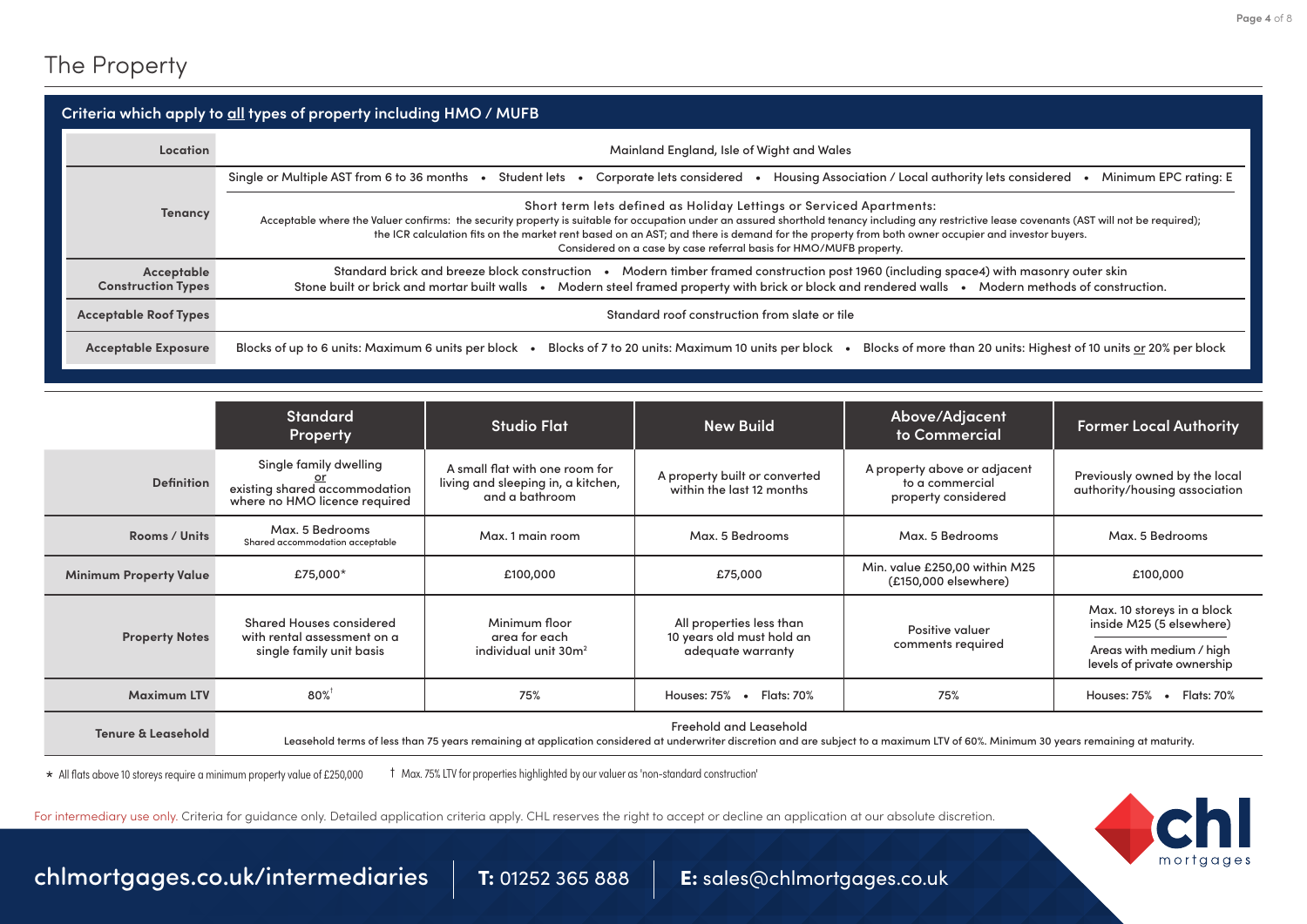### The Property

|                               | <b>HMO</b>                                                                                                                                                                                                                                                                                                                                                                                                                                                                                                                      |                                                                                                                                                                                         | <b>MUFB</b>                                                                                                                                                                                                                                            |                                                                        |  |
|-------------------------------|---------------------------------------------------------------------------------------------------------------------------------------------------------------------------------------------------------------------------------------------------------------------------------------------------------------------------------------------------------------------------------------------------------------------------------------------------------------------------------------------------------------------------------|-----------------------------------------------------------------------------------------------------------------------------------------------------------------------------------------|--------------------------------------------------------------------------------------------------------------------------------------------------------------------------------------------------------------------------------------------------------|------------------------------------------------------------------------|--|
|                               | <b>Small</b>                                                                                                                                                                                                                                                                                                                                                                                                                                                                                                                    | Large                                                                                                                                                                                   | Small                                                                                                                                                                                                                                                  | Large                                                                  |  |
| <b>Definition</b>             | At least 3 tenants live there<br>forming more than 1 household<br>Tenants share a lavatory, bathroom or<br>kitchen facilities with other tenants<br>and a HMO licence is required                                                                                                                                                                                                                                                                                                                                               | At least 5 tenants live there<br>forming more than 1 household, and<br>tenants share a lavatory, bathroom or<br>kitchen facilities with other tenants.<br>and a HMO licence is required | A block of up to 6 self-contained<br>units on a single freehold title                                                                                                                                                                                  | A block of up to 10 self-contained<br>units on a single freehold title |  |
| <b>Minimum Property Value</b> | Inside M25: £150,000 •<br>Elsewhere: £75,000 (up to 65% LTV) or £100,000 (if >65% LTV)                                                                                                                                                                                                                                                                                                                                                                                                                                          |                                                                                                                                                                                         | Inside M25: £150,000 .<br>Elsewhere: £100,000 (up to 65% LTV) or £150,000 (if >65% LTV)                                                                                                                                                                |                                                                        |  |
| <b>Acceptable Classes</b>     | $C3 \cdot C4$<br>C3 • C4 • Sui Generis                                                                                                                                                                                                                                                                                                                                                                                                                                                                                          |                                                                                                                                                                                         |                                                                                                                                                                                                                                                        |                                                                        |  |
| Rooms / Units / Storeys       | Max. 6 bedrooms<br>Max. 8 lettable rooms<br>Max. 2 kitchens*<br>Max. 4 habitable storeys                                                                                                                                                                                                                                                                                                                                                                                                                                        | Max. 10 bedrooms<br>No maximum number of lettable rooms<br>Max. 2 kitchens*<br>No maximum number of habitable storeys                                                                   | Max. 6 self-contained units in the block                                                                                                                                                                                                               | Max. 10 self-contained units in the block                              |  |
| <b>Property Notes</b>         | Shared Houses considered with rental<br>assessment on a room-by-room basis<br>Shared Houses considered with rental<br>assessment on a room-by-room basis<br>Must need minimal adaption to sell as a<br>family home.<br>The Solicitor will be required to ensure all<br>relevant Planning/Change of Use<br>The Solicitor will be required to ensure all<br>requirements for its proposed use are in<br>relevant Planning/Change of Use<br>place on Completion<br>requirements for its proposed use are in<br>place on Completion |                                                                                                                                                                                         | Each unit must have separate services<br>If any element within a MUFB property would be defined as a HMO,<br>then the property will be defined as a 'Hybrid Multi-Unit' property.<br>In this instance the HMO element must adhere to our HMO criteria. |                                                                        |  |
| <b>Maximum LTV</b>            | 75%                                                                                                                                                                                                                                                                                                                                                                                                                                                                                                                             |                                                                                                                                                                                         |                                                                                                                                                                                                                                                        |                                                                        |  |
| <b>Tenure &amp; Leasehold</b> | Freehold and Leasehold<br>Leasehold terms of less than 75 years remaining at application considered at underwriter discretion<br>and are subject to a maximum LTV of 60%. Minimum 30 years remaining at maturity.                                                                                                                                                                                                                                                                                                               |                                                                                                                                                                                         | Freehold Only                                                                                                                                                                                                                                          |                                                                        |  |

\* Unless valuer comments confirm no negative impact on saleability

For intermediary use only. Criteria for guidance only. Detailed application criteria apply. CHL reserves the right to accept or decline an application at our absolute discretion.



[chlmortgages.co.uk/intermediaries](http://www.chlmortgages.co.uk) 1: 01252 365 888 E: sales@chlmortgages.co.uk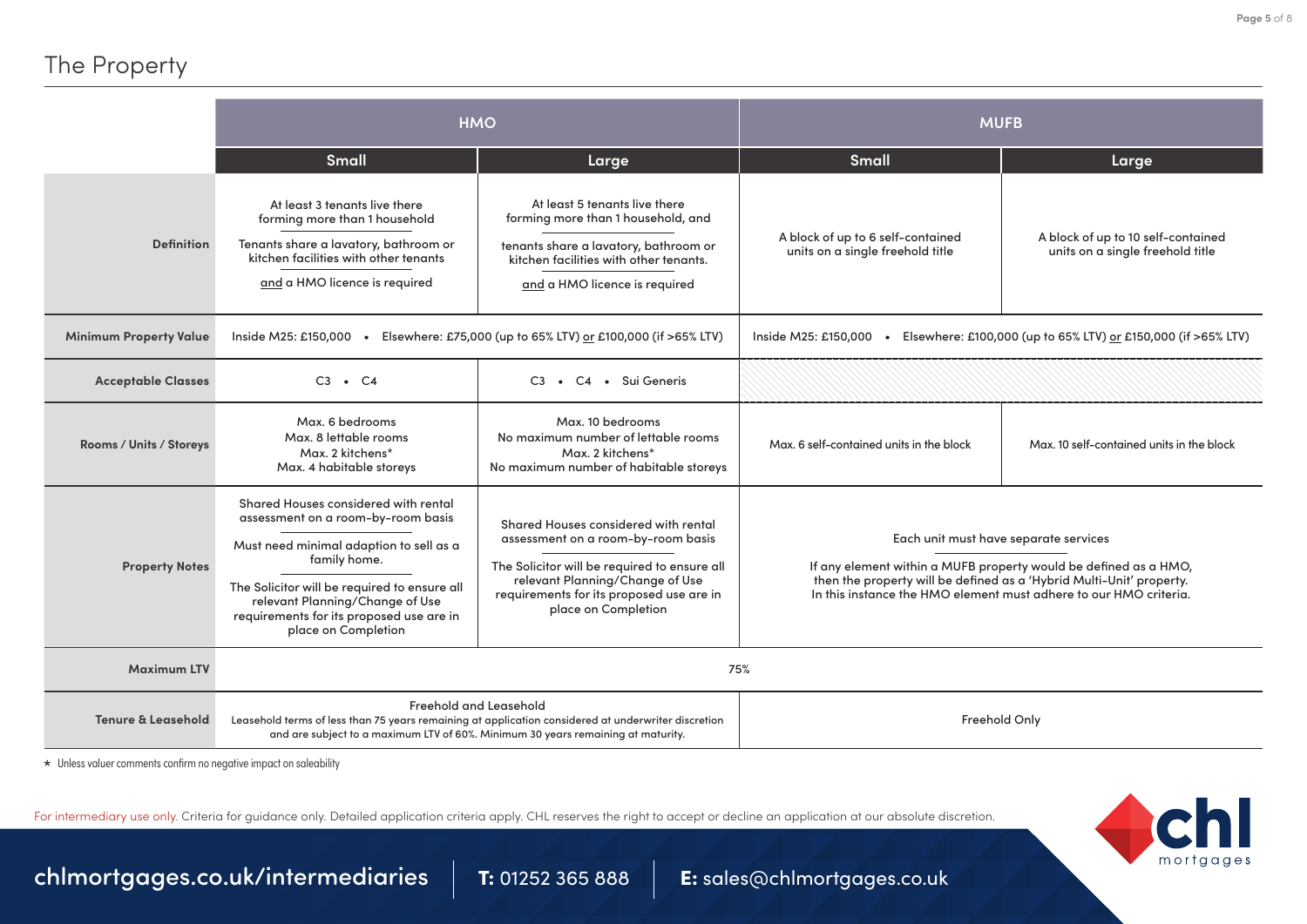#### The Rental Calculation

| Tax band <b>ICR</b>      |      |
|--------------------------|------|
| Basic Rate 125%          |      |
| Ltd Companies / LLP 125% |      |
| <b>Higher Rate</b>       | 140% |

|                                                                                                          | <b>Assessment Rate</b>                                                         |
|----------------------------------------------------------------------------------------------------------|--------------------------------------------------------------------------------|
| Less than 5 year fixed                                                                                   | Highest of<br>5.50%; or the initial pay rate +2.00%; or the reversionary rate. |
| Less than 5 year fixed*<br>where a historic borrower is looking<br>to remortgage without capital raising | Highest of<br>5.00%; or the initial pay rate.                                  |
| 5 year fixed or more The initial pay rate                                                                |                                                                                |
|                                                                                                          | Lifetime Tracker. The initial pay rate +2.00%                                  |

\***Historic Borrower:** A borrower who owned their BTL property before 6th April 2017

NOTE: Should a borrower choose a Capital & Interest repayment mortgage then, in addition to the Interest Cover Ratio test above, the gross monthly rental income must be equal to or greater than the monthly payment.

| <b>Security Type</b>                                                    | <b>Basis of rental income</b> | <b>Basis of Valuation</b> |
|-------------------------------------------------------------------------|-------------------------------|---------------------------|
| Single self-contained unit                                              | Single tenancy                | <b>Comparable basis</b>   |
| <b>Shared House</b>                                                     | Single tenancy                | Comparable basis          |
| <b>Short-term lets/Serviced Apartments</b>                              | Single tenancy                | Comparable basis          |
| <b>Holiday Let</b>                                                      | Single tenancy                | Comparable basis          |
| Small HMO (≤6 bedroom)                                                  | Tenancy per room              | Comparable basis          |
| Large HMO (>6 bedroom) Tenancy per room                                 |                               | Investment valuation      |
| Small MUFB (≤6 units) Tenancy per unit                                  |                               | Comparable basis          |
| Large / Hybrid <sup>†</sup> MUFB (>6 units) Tenancy per unit / per room |                               | Investment valuation      |

† For definition of Hybrid MUFB see MUFB Property Notes, Page 5

For intermediary use only. Criteria for guidance only. Detailed application criteria apply. CHL reserves the right to accept or decline an application at our absolute discretion.



[chlmortgages.co.uk/intermediaries](http://www.chlmortgages.co.uk) | T: 01252 365 888 | E: sales@chlmortgages.co.uk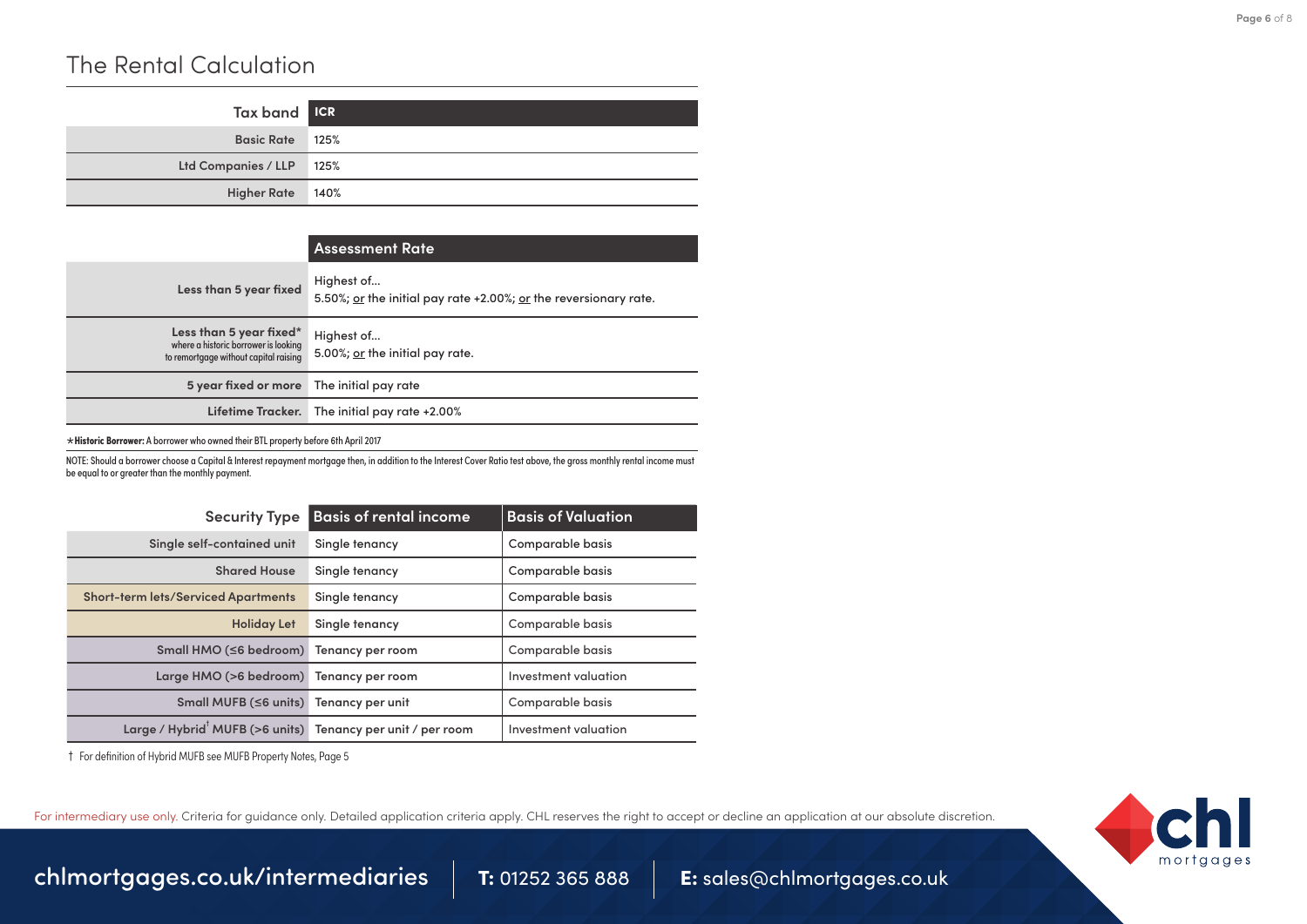#### The Loan

| Minimum loan £25,001                          |                                                                                                                                                                     |
|-----------------------------------------------|---------------------------------------------------------------------------------------------------------------------------------------------------------------------|
| Maximum loan                                  | $£1m$ (up to $75%$ LTV)<br>£500k (up to 80% LTV)<br>£2m (MUFB)                                                                                                      |
| Minimum Loan Term                             | 5 years                                                                                                                                                             |
| Maximum Loan Term                             | 30 years                                                                                                                                                            |
| <b>Portfolio Exposure</b><br>within CHL group | >£1m to £2.5m (Max. aggregate LTV 75%).<br>$\leq$ £1m (Max. aggregate LTV 80%).<br>Up to £5m considered by exception.                                               |
| Remortgage<br>within 6 months                 | Lending based on market value where uplift explained by works/changes to the<br>property/title, otherwise value limited to original Purchase Price/pre-works value. |
| <b>Porting</b>                                | Not portable                                                                                                                                                        |
| Offer Validity                                | 3 months                                                                                                                                                            |

#### Capital Raising

#### **Capital raising is permitted for any legal purpose except for:**

- Tax liabilities (excluding Capital Gains and Inheritance tax)
- Gambling debts
- Consumer buy-to-let
- Any business purpose that is not property investment.

For intermediary use only. Criteria for quidance only. Detailed application criteria apply. CHL reserves the right to accept or decline an application at our absolute discretion.